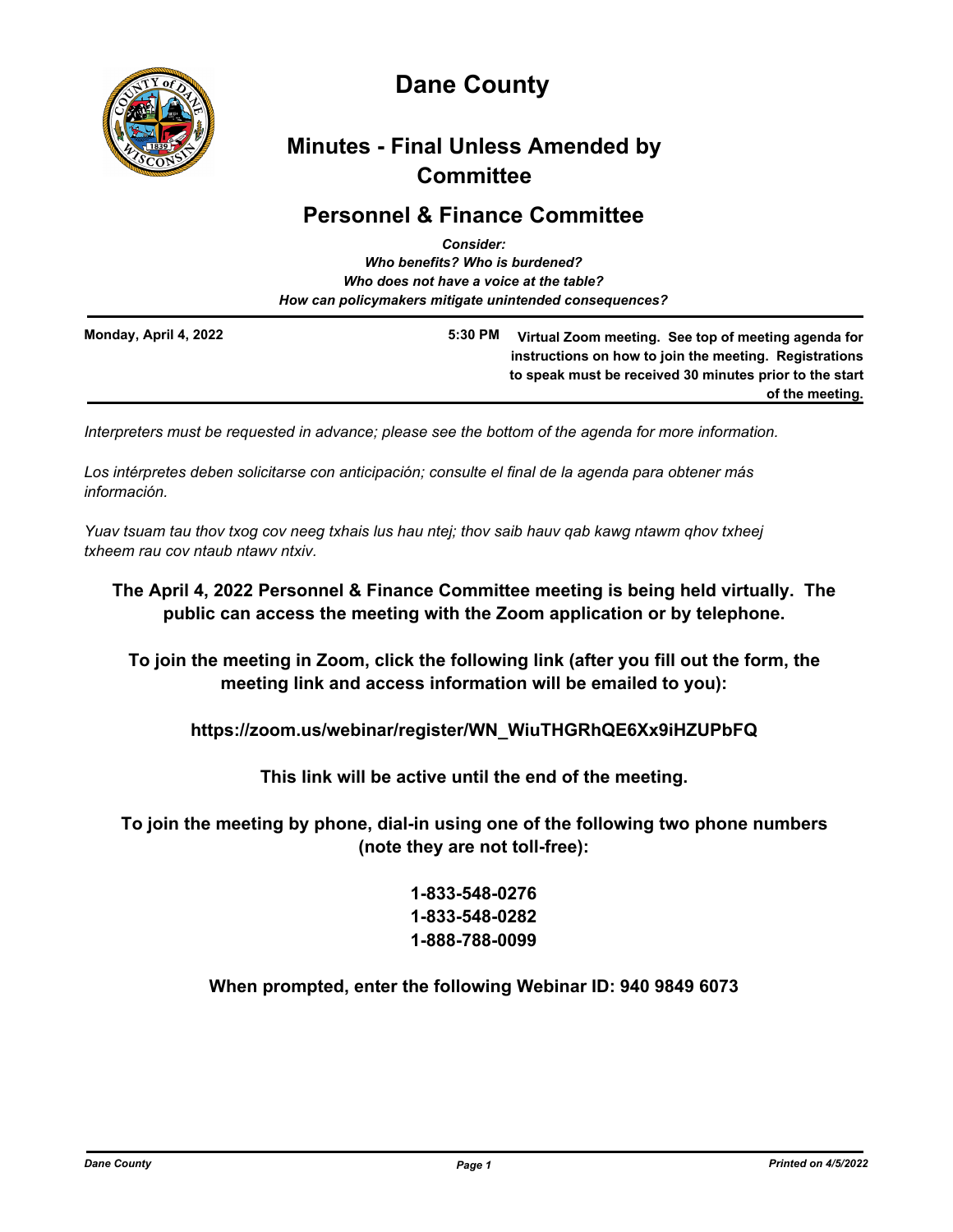**If you want to submit a written comment for this meeting, or send handouts for committee members, please send them to krohn@countyofdane.com.**

**PROCESS TO PROVIDE PUBLIC COMMENT: ANY MEMBER OF THE PUBLIC WISHING TO REGISTER TO SPEAK ON/SUPPORT/OPPOSE AN AGENDA ITEM MUST REGISTER USING THE LINK ABOVE (even if you plan to attend using your phone).**

**In order to testify (provide public comment), you must be in attendance at the meeting via Zoom or phone, you will then either by unmuted or promoted to a panelist and provided time to speak to the body.**

**Registrations to provide public comment will be accepted until 30 minutes prior to the beginning of the meeting.**

## **A. Call To Order**

**Chair Miles called the meeting to order at 5:30 PM.**

**Registration: Karyn Knaak, DCHA, in support of 2021 RES-380**

**Others present: Chuck Hicklin, Greg Brockmeyer, Meg Krohn, Laura Hicklin, Chris Nygaard, Todd Draper, Kim Jones, Carrie Meier, Sheriff Barrett, John Welch and Kevin Connors**

Present: 5 - CARL CHENOWETH, ANALIESE EICHER, PATRICK MILES, SHELIA STUBBS and KRISTEN AUDET

**Excused:** 2 - CHUCK ERICKSON and ANDREW SCHAUER

## **B. Consideration of Minutes**

**1.** 2021 [MIN-713](http://dane.legistar.com/gateway.aspx?m=l&id=/matter.aspx?key=22577) Approval of Minutes - Personnel & Finance - March 3, 2022

*Attachments:* [PF20220303](http://dane.legistar.com/gateway.aspx?M=F&ID=118ea5f2-3805-490c-895f-39498951fefb.pdf)

**A motion was made by CHENOWETH, seconded by AUDET, that the Minutes be approved. The motion carried by a voice vote 5-0.**

**2.** 2021 [MIN-714](http://dane.legistar.com/gateway.aspx?m=l&id=/matter.aspx?key=22578) Approval of Minutes - Personnel & Finance - March 7, 2022

*Attachments:* [PF20220307](http://dane.legistar.com/gateway.aspx?M=F&ID=544f7966-9512-4c43-95d2-086ec58db1bb.pdf)

**A motion was made by CHENOWETH, seconded by AUDET, that the Minutes be . The motion carried by a voice vote 5-0.**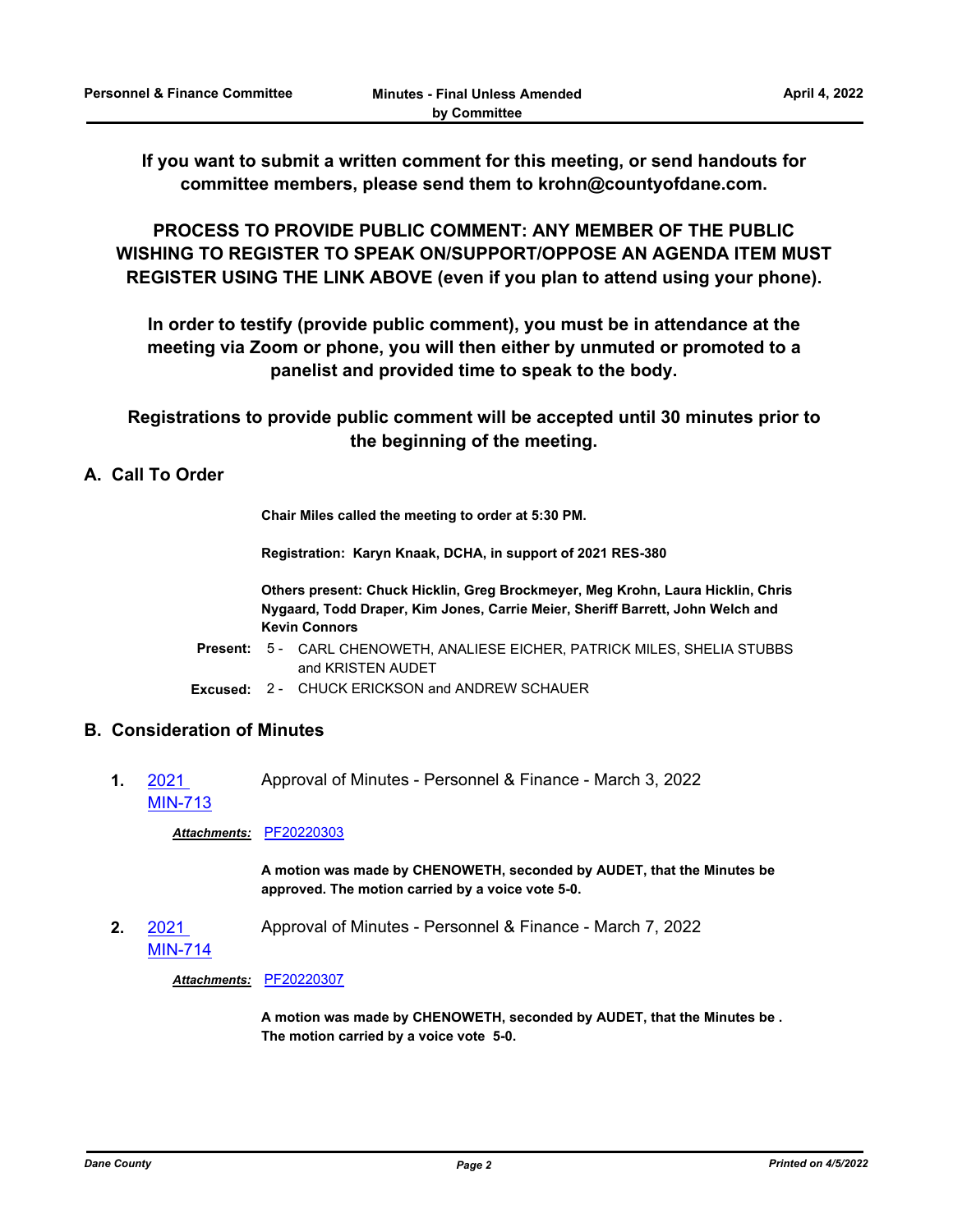**3.** 2021 [MIN-715](http://dane.legistar.com/gateway.aspx?m=l&id=/matter.aspx?key=22579) Approval of Minutes - Personnel & Finance - March 17, 2022

*Attachments:* [PF20220317](http://dane.legistar.com/gateway.aspx?M=F&ID=1f7b642f-22ff-4cd4-a7b4-f4a5f92c7f6c.pdf)

**A motion was made by CHENOWETH, seconded by AUDET, that the Minutes be approved. The motion carried by a voice vote 5-0.**

### **C. Fund Transfers**

**1.** 2021 [FTR-039](http://dane.legistar.com/gateway.aspx?m=l&id=/matter.aspx?key=22243) FUND TRANSFER - MORTON FOREST DONATED LTE FUNDS

*Attachments:* [2021 FTR-039](http://dane.legistar.com/gateway.aspx?M=F&ID=1f69d4ac-ae27-43f6-a736-abb33156657b.pdf)

**A motion was made by CHENOWETH, seconded by AUDET, that the Fund Transfer be approved. The motion carried by a voice vote.**

**2.** 2021 [FTR-042](http://dane.legistar.com/gateway.aspx?m=l&id=/matter.aspx?key=22445) FUND TRANSFER REQUEST\_LTE FUNDS DONATION

*Attachments:* [2021 FTR-042\\_FOCSRA LTE donation](http://dane.legistar.com/gateway.aspx?M=F&ID=da6faf9c-de97-4755-8c21-d1a70f512a08.pdf)

**A motion was made by CHENOWETH, seconded by AUDET, that the Fund Transfer be approved. The motion carried by a voice vote 5-0.**

#### **D. Referrals (Resolutions & Ordinance Amendments)**

**1.** 2021 [RES-302](http://dane.legistar.com/gateway.aspx?m=l&id=/matter.aspx?key=21891) APPROVAL OF ASSIGNMENT OF ON-AIRPORT CAR RENTAL CONCESSION LEASE LEASE NO DCRA 2015-03 MIDWEST CAR CORP TO ENTERPRISE RAC

*Sponsors:* McCARVILLE

[2021 RES-302](http://dane.legistar.com/gateway.aspx?M=F&ID=f1aba254-1e43-446b-9811-12adf76ac13c.pdf) *Attachments:* [2021 RES-302 FISCAL NOTE](http://dane.legistar.com/gateway.aspx?M=F&ID=73030a24-11c9-4aa7-ac17-baad32200f42.pdf) [2021 RES-302 CONTRACT #12321B](http://dane.legistar.com/gateway.aspx?M=F&ID=da1d3166-85c6-4ad3-b331-9735d5332530.pdf)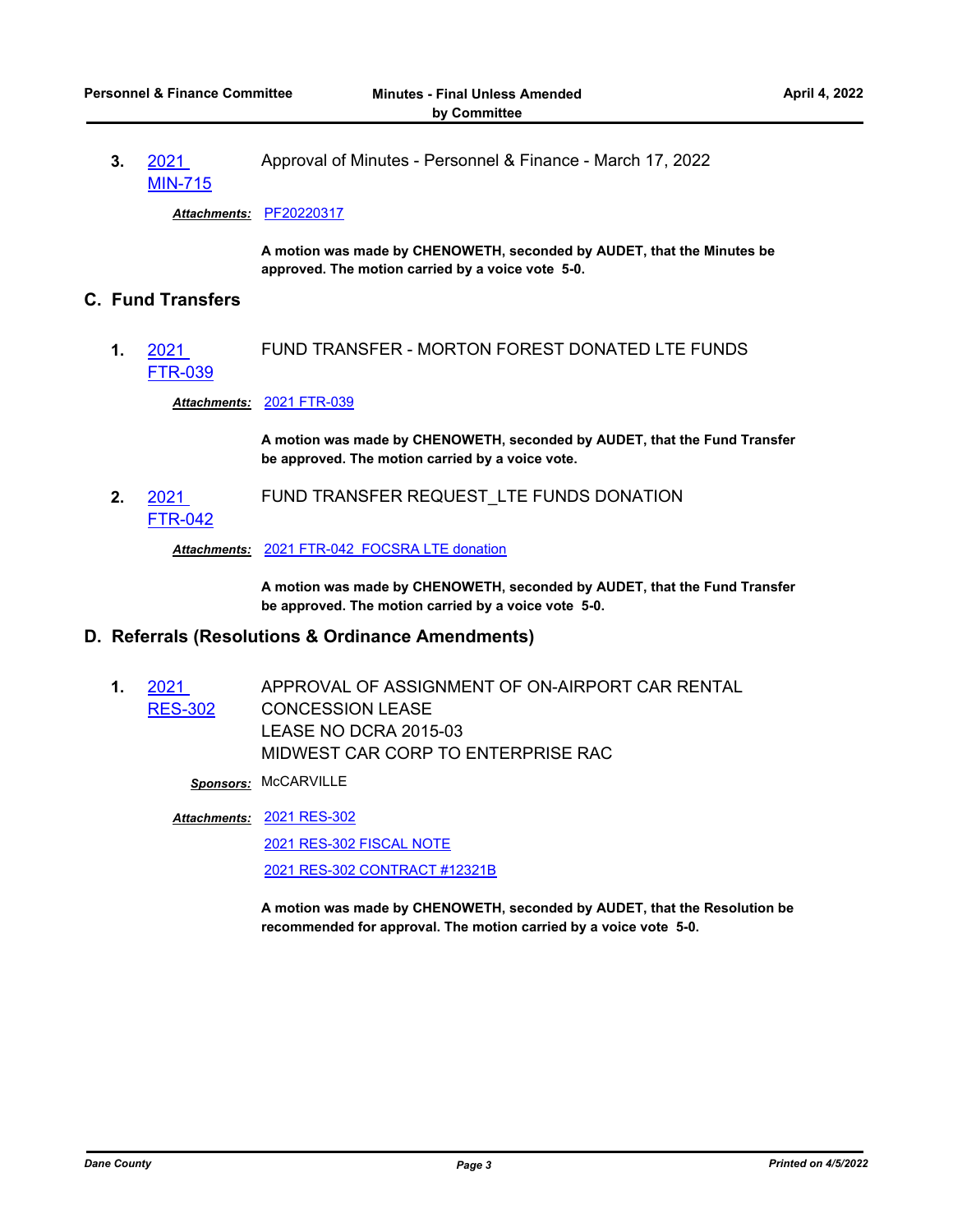**2.** 2021 [RES-367](http://dane.legistar.com/gateway.aspx?m=l&id=/matter.aspx?key=22267) AUTHORIZATION TO AMEND THE 2022 BUDGET FOR PARKS LAND MANAGEMENT LTE FUNDS

**Sponsors:** RIPP, RITT and MCGINNITY

[2021 RES-367](http://dane.legistar.com/gateway.aspx?M=F&ID=7530ebab-515a-491c-a4a7-1813c693a394.pdf) *Attachments:*

[2021 RES-367 Fiscal Note](http://dane.legistar.com/gateway.aspx?M=F&ID=7d32ca6c-952a-401e-babe-16a24099431c.pdf)

**A motion was made by CHENOWETH, seconded by AUDET, that the Resolution Requiring 2/3rds Vote be recommended for approval. The motion carried by a voice vote 5-0.**

**3.** 2021 [RES-370](http://dane.legistar.com/gateway.aspx?m=l&id=/matter.aspx?key=22278) ACCEPTING GRANT FUNDS FROM THE ROOTS AND WINGS FOUNDATION DCDHS - ACS DIVISION

*Sponsors:* DOYLE

[2021 RES-370](http://dane.legistar.com/gateway.aspx?M=F&ID=05a937c8-a828-45f9-aae4-e885f56e687d.pdf) *Attachments:*

[2021 RES-370 FISCAL NOTE](http://dane.legistar.com/gateway.aspx?M=F&ID=63c44da7-1b00-4285-8e3b-2a88b43b6b91.pdf)

[2021 RES-370 CONTRACT #85435A](http://dane.legistar.com/gateway.aspx?M=F&ID=fa367989-6f86-4e13-a552-5297a619154a.pdf)

**A motion was made by CHENOWETH, seconded by AUDET, that the Resolution Requiring 2/3rds Vote be recommended for approval. The motion carried by a voice vote 5-0.**

**4.** 2021 [RES-371](http://dane.legistar.com/gateway.aspx?m=l&id=/matter.aspx?key=22279) ACCEPTING FACE-CHILD ABUSE AND NEGLECT PREVENTION BOARD GRANT AWARD DCDHS - CHILDREN, YOUTH AND FAMILIES DIVISION

*Sponsors:* DOYLE, RITT, MCGINNITY, RATCLIFF and JOERS

[2021 RES-371](http://dane.legistar.com/gateway.aspx?M=F&ID=af77ed71-daf5-4c6b-b5ff-84423dcbb708.pdf) *Attachments:*

[2021 RES-371 FISCAL NOTE](http://dane.legistar.com/gateway.aspx?M=F&ID=b62a55c4-f215-4e48-8c88-ba8d8472526b.pdf)

**A motion was made by CHENOWETH, seconded by AUDET, that the Resolution Requiring 2/3rds Vote be recommended for approval. The motion carried by a voice vote 5-0.**

**5.** 2021 [RES-372](http://dane.legistar.com/gateway.aspx?m=l&id=/matter.aspx?key=22280) APPROVAL OF SECOND LEASE ADDENDUM TO STATE OF WISCONSIN FOR SPACE AT JOB CENTER - DCDHS - EAWS DIVISION

*Sponsors:* DOYLE and RIPP

[2021 RES-372](http://dane.legistar.com/gateway.aspx?M=F&ID=38aa3798-a2d3-419d-8d6c-d9d925e9d48f.pdf) *Attachments:*

[2021 RES-372 FISCAL NOTE](http://dane.legistar.com/gateway.aspx?M=F&ID=08768077-78e6-4407-bb52-80b0d6bc2a29.pdf) [2021 RES-372 CONTRACT #13619B](http://dane.legistar.com/gateway.aspx?M=F&ID=d9e7a73b-7c03-4a70-972d-df7df220d453.pdf)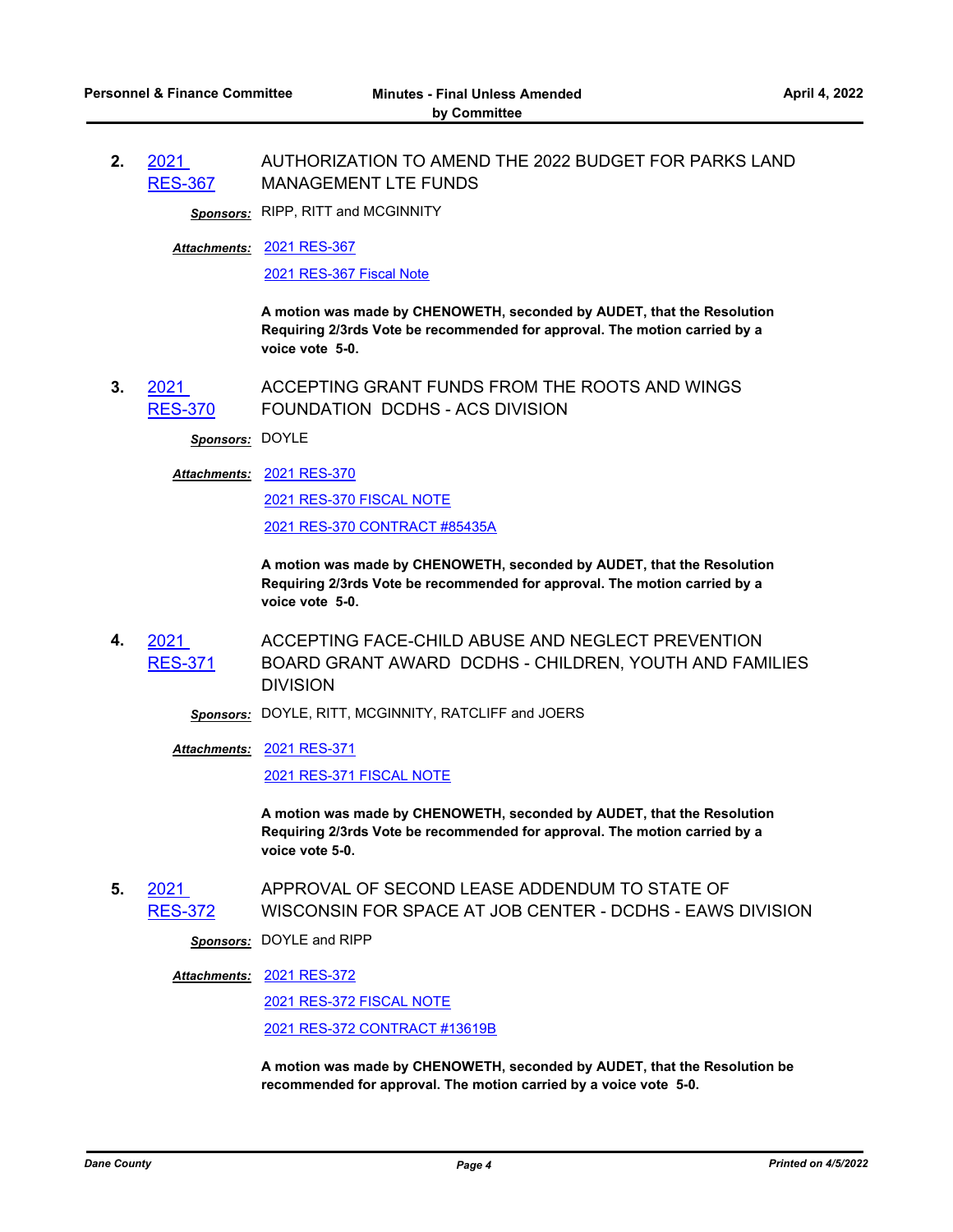*Sponsors:* DOYLE, CHAWLA, RITT and MCGINNITY

[2021 RES-373](http://dane.legistar.com/gateway.aspx?M=F&ID=8bf24216-c88a-4e95-aeed-c094fb5b9aee.pdf) *Attachments:*

[2021 RES-373 FISCAL NOTE](http://dane.legistar.com/gateway.aspx?M=F&ID=e98d57db-0ad6-4bdf-a83f-604ee8bbaac2.pdf)

[2021 RES-373 CONTRACT #14661](http://dane.legistar.com/gateway.aspx?M=F&ID=03889663-2064-4a26-b375-1e4228317fd9.pdf)

**A motion was made by CHENOWETH, seconded by AUDET, that the Resolution Requiring 2/3rds Vote be recommended for approval. The motion carried by a voice vote 5-0.**

**7.** 2021 [RES-380](http://dane.legistar.com/gateway.aspx?m=l&id=/matter.aspx?key=22299) APPROVING AN AGREEMENT BETWEEN THE COUNTY OF DANE AND THE DANE COUNTY HOUSING AUTHORITY

*Sponsors:* BARE, RITT, MCGINNITY, DOYLE, CHAWLA, ANDRAE and PALM

[2021 RES-380](http://dane.legistar.com/gateway.aspx?M=F&ID=2b2cb83b-2461-4bbf-b188-180c8c46e00f.pdf) *Attachments:*

[2021 RES-380 Fiscal Note](http://dane.legistar.com/gateway.aspx?M=F&ID=60b51a2a-3a13-476e-9e41-8b1a35724412.pdf)

[2021 RES-380 CONTRACT #14667](http://dane.legistar.com/gateway.aspx?M=F&ID=074ff58c-bc86-435c-ac34-d2f86d31392f.pdf)

*Karyn Knaak registered in support.*

**A motion was made by CHENOWETH, seconded by AUDET, that the Resolution be recommended for approval. The motion carried by a voice vote 5-0.**

- **8.** 2021 [RES-386](http://dane.legistar.com/gateway.aspx?m=l&id=/matter.aspx?key=22349) AUTHORIZING APPROVAL OF ASSIGNMENT OF LEASEHOLD INTEREST INVOLVING LAND AT THE DANE COUNTY REGIONAL AIRPORT LEASE NO. DCRA 96-12/DCRA 2016-19
	- *Sponsors:* McCARVILLE and VELDRAN

[2021 RES-386](http://dane.legistar.com/gateway.aspx?M=F&ID=0ccd6b21-3653-41cd-a8e2-62a528b0d769.pdf) *Attachments:*

[2021 RES-386 FISCAL NOTE](http://dane.legistar.com/gateway.aspx?M=F&ID=5eea54dc-122b-482e-ac8d-1c14824d821d.pdf)

[2021 RES-386 CONTRACT #10872D](http://dane.legistar.com/gateway.aspx?M=F&ID=5845bd65-e033-4d51-9204-e6f5ef5fd43b.pdf)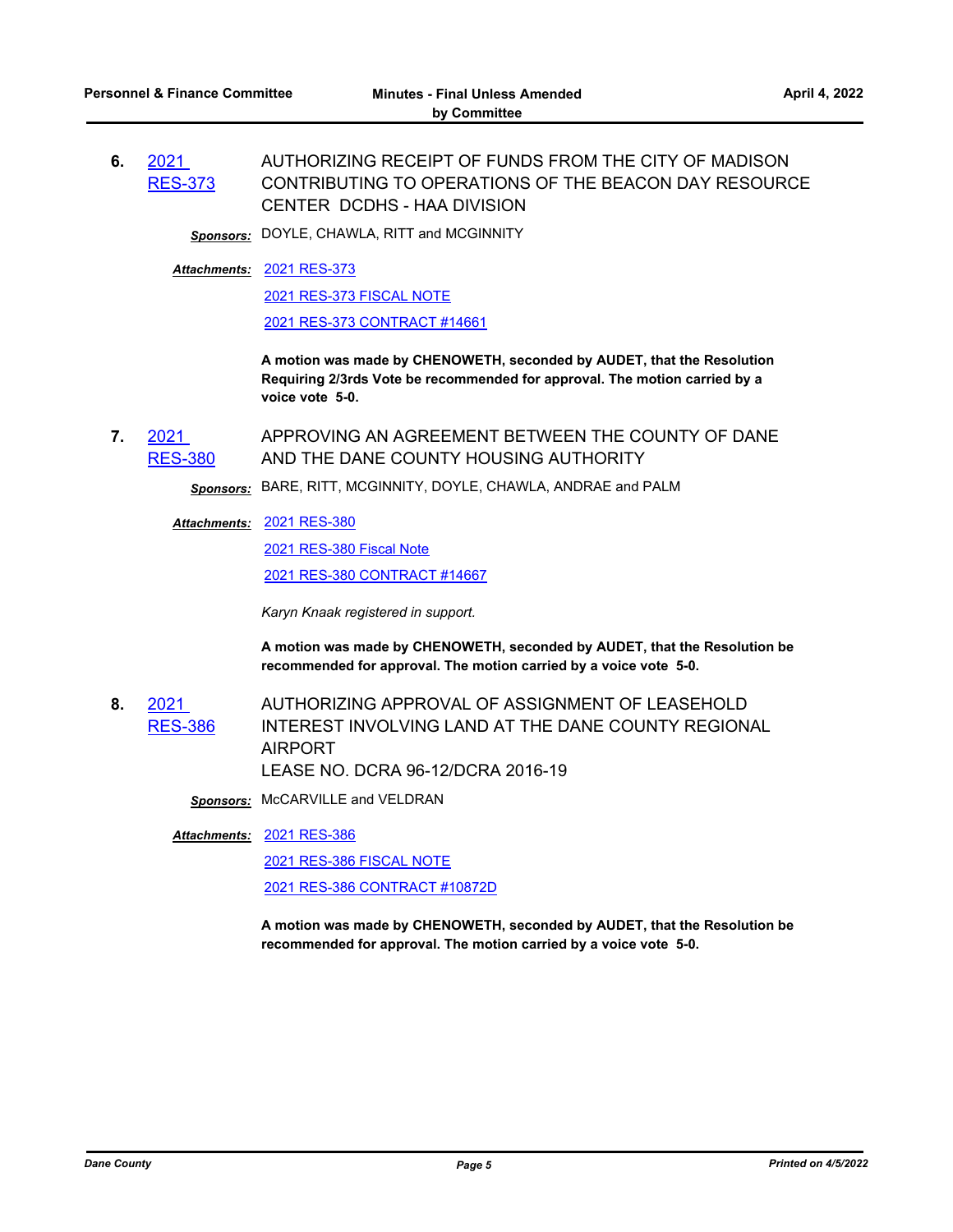**9.** 2021 [RES-387](http://dane.legistar.com/gateway.aspx?m=l&id=/matter.aspx?key=22363) CHANGE ORDER #6 TO THE AGREEMENT FOR WILLIAMS DEVELOPMENT LTD., D/B/A PRAIRIE FORGE GROUP FOR EMERGENCY MANAGEMENT FACILITY REMODEL - ARCHITECTURAL / ENGINEERING DESIGN SERVICES AT THE EMERGENCY MANAGEMENT BUILDING

*Sponsors:* RATCLIFF and VELDRAN

#### [2021 RES-387](http://dane.legistar.com/gateway.aspx?M=F&ID=2be5ac56-06be-4ca0-ab56-04e2dd3dcd37.pdf) *Attachments:*

[2021 RES-387 FISCAL NOTE](http://dane.legistar.com/gateway.aspx?M=F&ID=9a757439-da87-41a5-acbc-55ee0e006925.pdf)

[2021 RES-387 CHANGE ORDER #6](http://dane.legistar.com/gateway.aspx?M=F&ID=ac61d0fc-b6ba-49b8-a8c5-736466e89276.pdf)

**A motion was made by CHENOWETH, seconded by AUDET, that the Resolution be recommended for approval. The motion carried by a voice vote 5-0.**

**10.** 2021 [RES-388](http://dane.legistar.com/gateway.aspx?m=l&id=/matter.aspx?key=22365) AUTHORIZING ADDENDUM TO EMPLOYMENT SERVICES AGREEMENT FOR LEGISLATIVE LOBBYIST

*Sponsors:* EICHER

#### [2021 RES-388](http://dane.legistar.com/gateway.aspx?M=F&ID=f005f04f-0054-4d25-95aa-2ee4d6928429.pdf) *Attachments:*

[2021 RES-388 FISCAL NOTE](http://dane.legistar.com/gateway.aspx?M=F&ID=a7d8f61c-5390-4f0d-84d6-4d0ca5b5efd1.pdf) [2021 RES-388 CONTRACT #13624A](http://dane.legistar.com/gateway.aspx?M=F&ID=d326434a-a7e2-4275-8245-b0e0d412e6ea.pdf)

**A motion was made by CHENOWETH, seconded by AUDET, that the Resolution be recommended for approval. The motion carried by a voice vote 5-0.**

- **11.** 2021 [RES-390](http://dane.legistar.com/gateway.aspx?m=l&id=/matter.aspx?key=22381) AUTHORIZING SUBMISSION OF SUBSTANTIAL AMENDMENT OF THE 2021 ACTION PLAN TO THE U.S. DEPARTMENT OF HOUSING AND URBAN DEVELOPMENT (HUD)
	- *Sponsors:* DOYLE, AUDET and DOOLAN

[2021 RES-390](http://dane.legistar.com/gateway.aspx?M=F&ID=74b854ab-ae5d-4662-be4b-d17414cfdde7.pdf) *Attachments:*

[2021 RES-390 FISCAL NOTE](http://dane.legistar.com/gateway.aspx?M=F&ID=d310c3b6-56b0-4867-9804-720f87275a0a.pdf) [2021 RES-390 CONTRACT #14662](http://dane.legistar.com/gateway.aspx?M=F&ID=29665e8e-641e-49aa-af9e-7e0cfcb6ef03.pdf)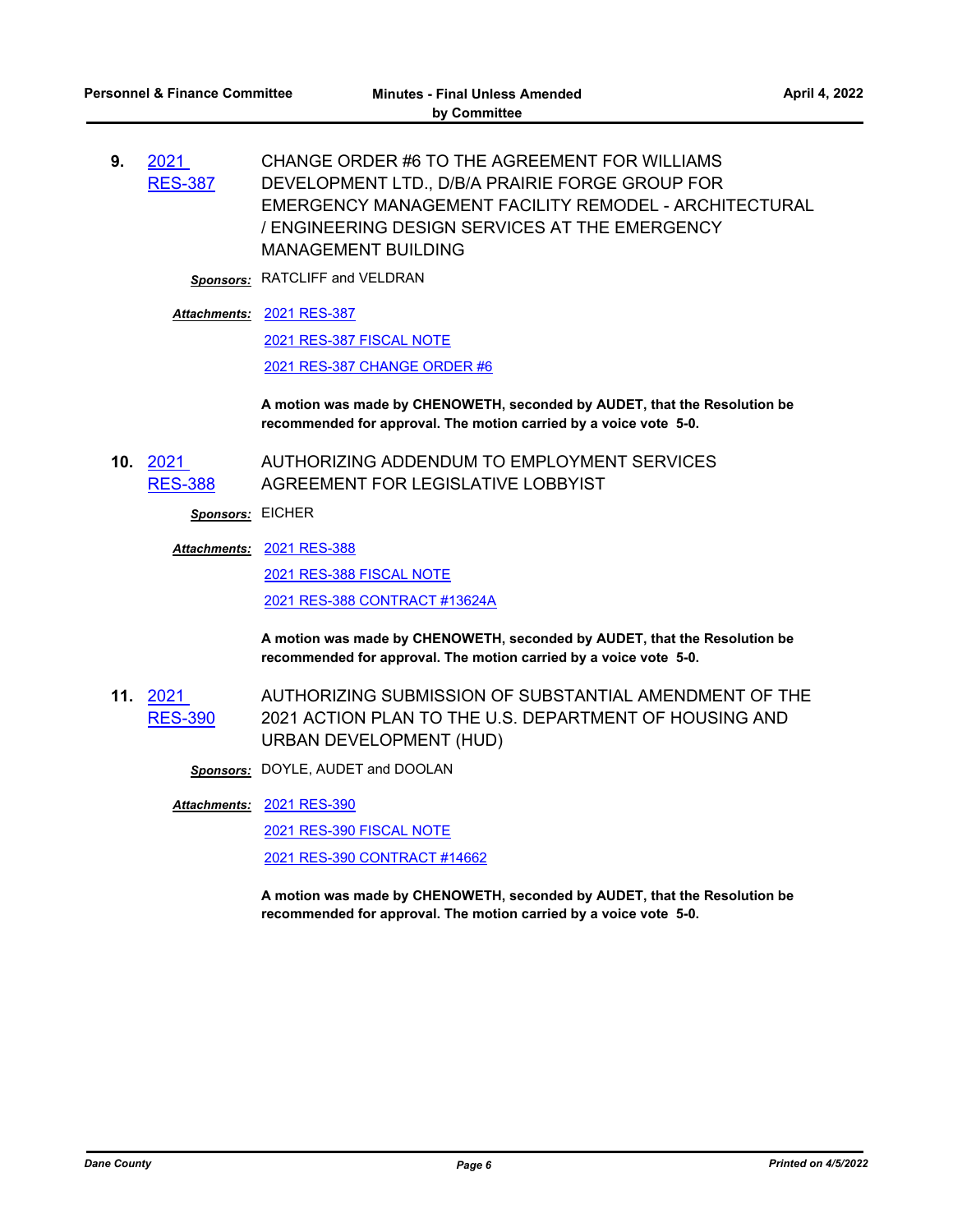**12.** 2021 [RES-392](http://dane.legistar.com/gateway.aspx?m=l&id=/matter.aspx?key=22393) AMENDING THE 2022 BUDGET TO PURCHASE A REPLACEMENT CUTTER MACHINE FOR PRINTING AND SERVICES

*Sponsors:* MILES

[2021 RES-392](http://dane.legistar.com/gateway.aspx?M=F&ID=1364e6e3-4c56-445b-9bd2-f66b3f7d1095.pdf) *Attachments:*

[2021 RES-392 FISCAL NOTE](http://dane.legistar.com/gateway.aspx?M=F&ID=d7930298-b1ab-4c41-8855-7a7441e7bd30.pdf)

**A motion was made by CHENOWETH, seconded by AUDET, that the Resolution Requiring 2/3rds Vote be recommended for approval. The motion carried by a voice vote 5-0.**

**13.** 2021 [RES-393](http://dane.legistar.com/gateway.aspx?m=l&id=/matter.aspx?key=22400) AUTHORIZING RECLASSIFICATION OF A CENTER WORKER TO A GROUNDSKEEPER AND A CENTER WORKER TO A MECHANICAL REPAIR WORKER

*Sponsors:* RATCLIFF and VELDRAN

[2021 RES-393](http://dane.legistar.com/gateway.aspx?M=F&ID=8325a561-3209-482d-b0e6-d51b0b16b705.pdf) *Attachments:*

[2021 RES-393 FISCAL NOTE](http://dane.legistar.com/gateway.aspx?M=F&ID=a81f10aa-e48f-4556-b3e3-1aa3760d7a73.pdf)

**A motion was made by CHENOWETH, seconded by AUDET, that the Resolution Requiring 2/3rds Vote be recommended for approval. The motion carried by a voice vote 5-0.**

**14.** 2021 [RES-394](http://dane.legistar.com/gateway.aspx?m=l&id=/matter.aspx?key=22401) AUTHORIZING RECLASSIFICATION OF A PUBLIC INFORMATION OFFICER TO AN INFORMATION TECHNOLOGY SPECIALIST

*Sponsors:* RATCLIFF and VELDRAN

[2021 RES-394](http://dane.legistar.com/gateway.aspx?M=F&ID=fd9ccdc4-8b22-4217-af6e-83774c05289c.pdf) *Attachments:* [2021 RES-394 FISCAL NOTE](http://dane.legistar.com/gateway.aspx?M=F&ID=c59cdcd3-94b5-4b4a-a22c-78225ff8880c.pdf)

> **A motion was made by CHENOWETH, seconded by AUDET, that the Resolution Requiring 2/3rds Vote be recommended for approval. The motion carried by a voice vote 5-0.**

**15.** 2021 [RES-395](http://dane.legistar.com/gateway.aspx?m=l&id=/matter.aspx?key=22403) AUTHORIZING AN ELECTRIC TRANSMISSION LINE EASEMENT TO AMERICAN TRANSMISSION COMPANY LLC

*Sponsors:* RIPP

[2021 RES-395](http://dane.legistar.com/gateway.aspx?M=F&ID=8f01131e-4cc7-4a49-bc7e-5da7dc5e7d63.pdf) *Attachments:*

[2021 RES-395 Fiscal Note](http://dane.legistar.com/gateway.aspx?M=F&ID=d56be122-8a37-40c8-ae88-dceec4d056b2.pdf)

[2021 RES-395\\_MAP](http://dane.legistar.com/gateway.aspx?M=F&ID=f24affb4-c905-4b49-b06d-0b2e2d8b1ec0.pdf)

[2021 RES-395 CONTRACT #14691](http://dane.legistar.com/gateway.aspx?M=F&ID=6e6c7141-3715-4654-83ff-370ee4bf2bc5.pdf)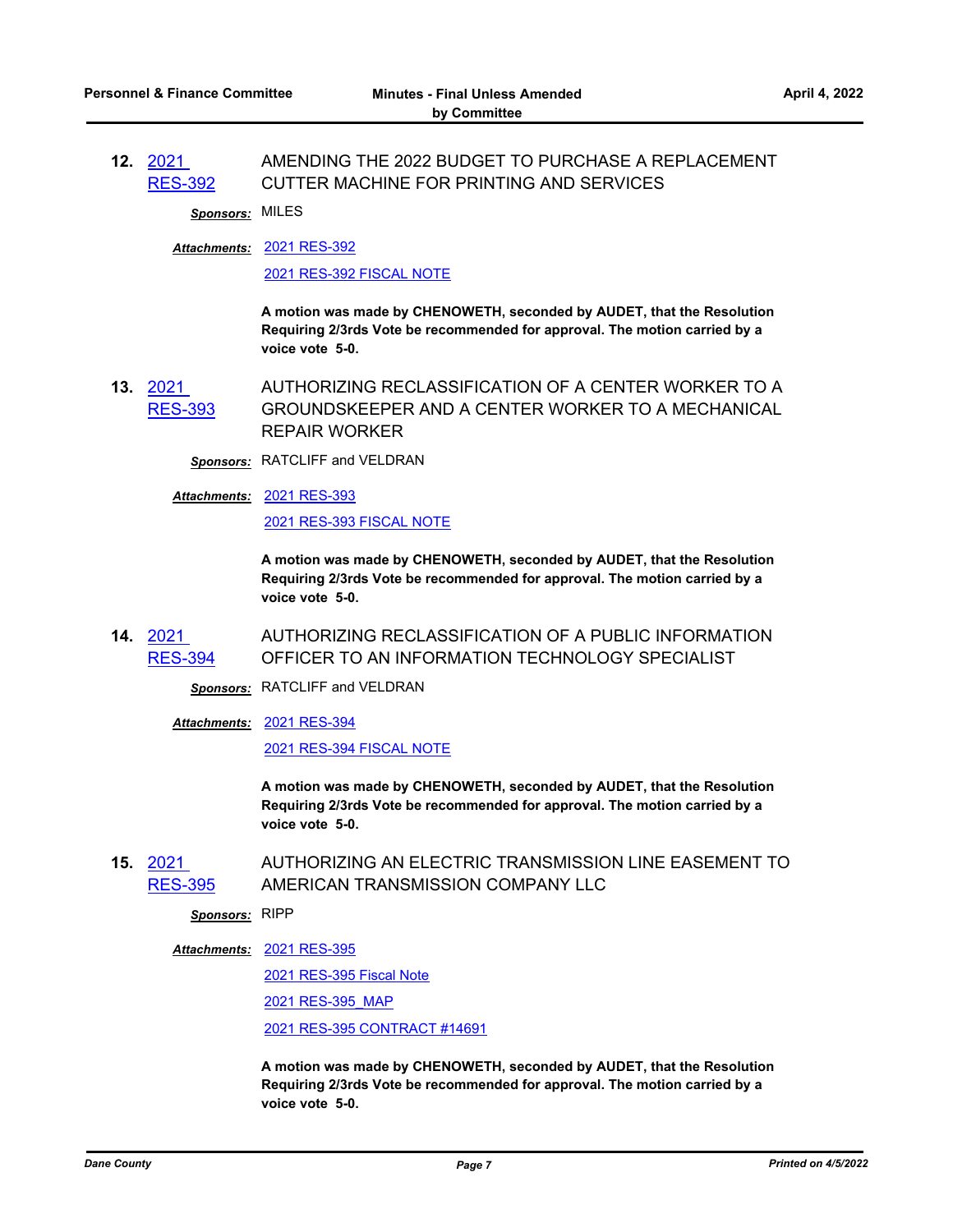**16.** 2021 [RES-396](http://dane.legistar.com/gateway.aspx?m=l&id=/matter.aspx?key=22404) AUTHORIZING ADDENDUMS TO PURCHASE OF SERVICES AGREEMENTS WITH OPERATION FRESH START INC

*Sponsors:* RIPP, AUDET, VELDRAN, DOOLAN and RITT

[2021 RES-396](http://dane.legistar.com/gateway.aspx?M=F&ID=0f7f394b-a317-4dc4-aa58-3b1945f6814e.pdf) *Attachments:*

[2021 RES-396 Fiscal Note](http://dane.legistar.com/gateway.aspx?M=F&ID=bead2f46-096e-49ff-896f-2a3fbcbf4314.pdf) [2021 RES-396 CONTRACT #13649C](http://dane.legistar.com/gateway.aspx?M=F&ID=47c44209-f73d-4d7c-bbdd-5d684f5de3cf.pdf) [2021 RES-396 CONTRACT #14530A](http://dane.legistar.com/gateway.aspx?M=F&ID=31187149-3b51-453f-8fab-ced5f66e1592.pdf)

**A motion was made by CHENOWETH, seconded by AUDET, that the Resolution be recommended for approval. The motion carried by a voice vote 5-0.**

- **17.** 2021 [RES-398](http://dane.legistar.com/gateway.aspx?m=l&id=/matter.aspx?key=22407) AUTHORIZING EXECUTION OF PURCHASE OF SERVICES AGREEMENT FOR MARKETING AND ADVERTISING, MEDIA BUYING, AND MARKET RESEARCH SERVICES FOR THE DANE COUNTY REGIONAL AIRPORT
	- *Sponsors:* McCARVILLE
	- [2021 RES-398](http://dane.legistar.com/gateway.aspx?M=F&ID=91e94a54-0e2c-4848-bb6b-5a2d080fa803.pdf) *Attachments:* [2021 RES-398 FISCAL NOTE](http://dane.legistar.com/gateway.aspx?M=F&ID=9e2cbdc8-cddf-45ee-951b-9ba97806bfb3.pdf)

[2021 RES-398 CONTRACT #14687](http://dane.legistar.com/gateway.aspx?M=F&ID=e6ff55b5-9b27-45a1-90b4-f4efd7453765.pdf)

**A motion was made by CHENOWETH, seconded by AUDET, that the Resolution be recommended for approval. The motion carried by a voice vote 5-0.**

- **18.** 2021 [RES-399](http://dane.legistar.com/gateway.aspx?m=l&id=/matter.aspx?key=22410) AWARD OF AGREEMENT FOR PROFESSIONAL ENGINEERING SERVICES RELATED TO THE DEPARTMENT OF WASTE AND RENEWABLES PROJECTS
	- *Sponsors:* RATCLIFF

[2021 RES-399](http://dane.legistar.com/gateway.aspx?M=F&ID=5c1def44-4648-4c73-b82a-a158a9a72d5b.pdf) *Attachments:*

[2021 RES-399 FISCAL NOTE](http://dane.legistar.com/gateway.aspx?M=F&ID=e93ca587-c7eb-4b7a-9bd1-f033f3973266.pdf)

[2021 RES-399 CONTRACT #14676](http://dane.legistar.com/gateway.aspx?M=F&ID=76afa246-06ed-4e09-a607-59f22a75d8f1.pdf)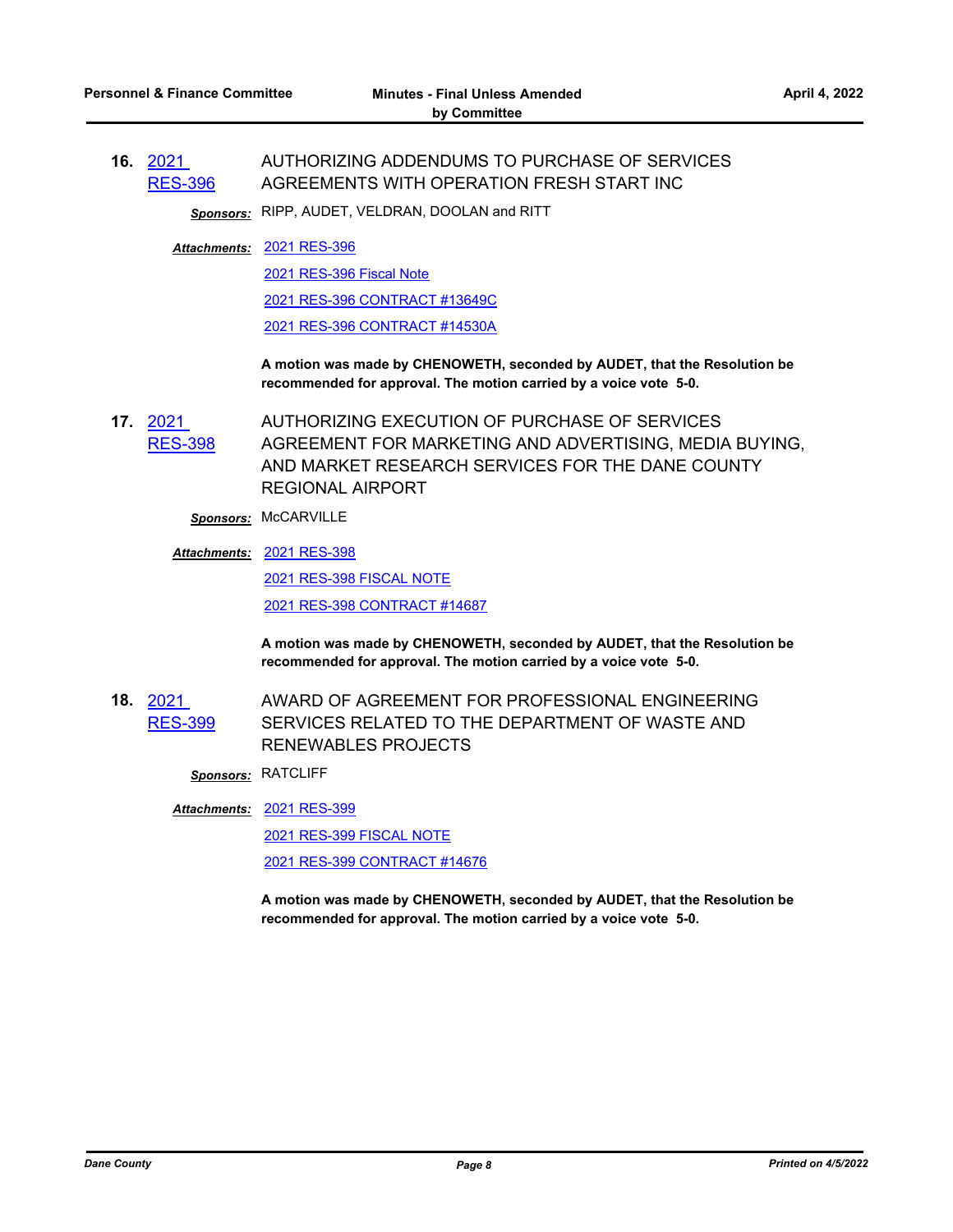#### **19.** 2021 [RES-400](http://dane.legistar.com/gateway.aspx?m=l&id=/matter.aspx?key=22411) AWARD OF AGREEMENT FOR PROFESSIONAL ENGINEERING SERVICES RELATED TO THE DEPARTMENT OF WASTE AND RENEWABLES PROJECTS

*Sponsors:* RATCLIFF

#### [2021 RES-400](http://dane.legistar.com/gateway.aspx?M=F&ID=4da6e1a3-9dcb-4e95-bb28-d2ded02e0012.pdf) *Attachments:*

[2021 RES-400 FISCAL NOTE](http://dane.legistar.com/gateway.aspx?M=F&ID=175b742c-77a4-47b0-ba23-8cf010e3cd46.pdf)

[2021 RES-400 CONTRACT #14682](http://dane.legistar.com/gateway.aspx?M=F&ID=551b5a15-c724-4d24-94c6-d2049089516e.pdf)

**A motion was made by CHENOWETH, seconded by AUDET, that the Resolution be recommended for approval. The motion carried by a voice vote 5-0.**

**20.** 2021 [RES-402](http://dane.legistar.com/gateway.aspx?m=l&id=/matter.aspx?key=22413) AWARD OF AGREEMENT FOR PROFESSIONAL LAND SURVEYING SERVICES FOR THE DEPARTMENT OF WASTE AND RENEWABLES

*Sponsors:* RATCLIFF

#### [2021 RES-402](http://dane.legistar.com/gateway.aspx?M=F&ID=0bffbade-94f0-4b20-a2ee-422304b2015b.pdf) *Attachments:*

[2021 RES-402 FISCAL NOTE](http://dane.legistar.com/gateway.aspx?M=F&ID=2a2d6afc-5011-4525-b63e-9585515cbf57.pdf) [2021 RES-402 CONTRACT #14677](http://dane.legistar.com/gateway.aspx?M=F&ID=7daf888d-ec55-40b7-95a5-47baa3b58c12.pdf)

**A motion was made by CHENOWETH, seconded by AUDET, that the Resolution be recommended for approval. The motion carried by a voice vote 5-0.**

#### **21.** 2021 [RES-403](http://dane.legistar.com/gateway.aspx?m=l&id=/matter.aspx?key=22414) AWARD OF AGREEMENT FOR PROFESSIONAL LAND SURVEYING SERVICES FOR THE DEPARTMENT OF WASTE AND RENEWABLES

*Sponsors:* RATCLIFF

[2021 RES-403](http://dane.legistar.com/gateway.aspx?M=F&ID=ae1c24bb-efa8-4c35-8a7d-40c8128d98dd.pdf) *Attachments:*

[2021 RES-403 FISCAL NOTE](http://dane.legistar.com/gateway.aspx?M=F&ID=2f258008-0b79-40c5-98fa-fa64d9035e4b.pdf) [2021 RES-403 CONTRACT #14689](http://dane.legistar.com/gateway.aspx?M=F&ID=166a6528-c0c8-4eb1-a2be-b481f725ba24.pdf)

**A motion was made by CHENOWETH, seconded by AUDET, that the Resolution be recommended for approval. The motion carried by a voice vote 5-0.**

**22.** 2021 [RES-404](http://dane.legistar.com/gateway.aspx?m=l&id=/matter.aspx?key=22415) AWARD OF AGREEMENT FOR ENVIRONMENTAL COMPLIANCE SERVICES FOR THE DEPARTMENT OF WASTE AND RENEWABLES

*Sponsors:* RATCLIFF

#### [2021 RES-404](http://dane.legistar.com/gateway.aspx?M=F&ID=1c4193ed-8d40-4d0f-aa60-1f60b3d9d2a7.pdf) *Attachments:*

[2021 RES-404 FISCAL NOTE](http://dane.legistar.com/gateway.aspx?M=F&ID=8a356e8a-53e7-4e84-96fc-94b961c39633.pdf) [2021 RES-404 CONTRACT #14683](http://dane.legistar.com/gateway.aspx?M=F&ID=b4ff831d-b243-49da-bc3c-08d65ccd696b.pdf)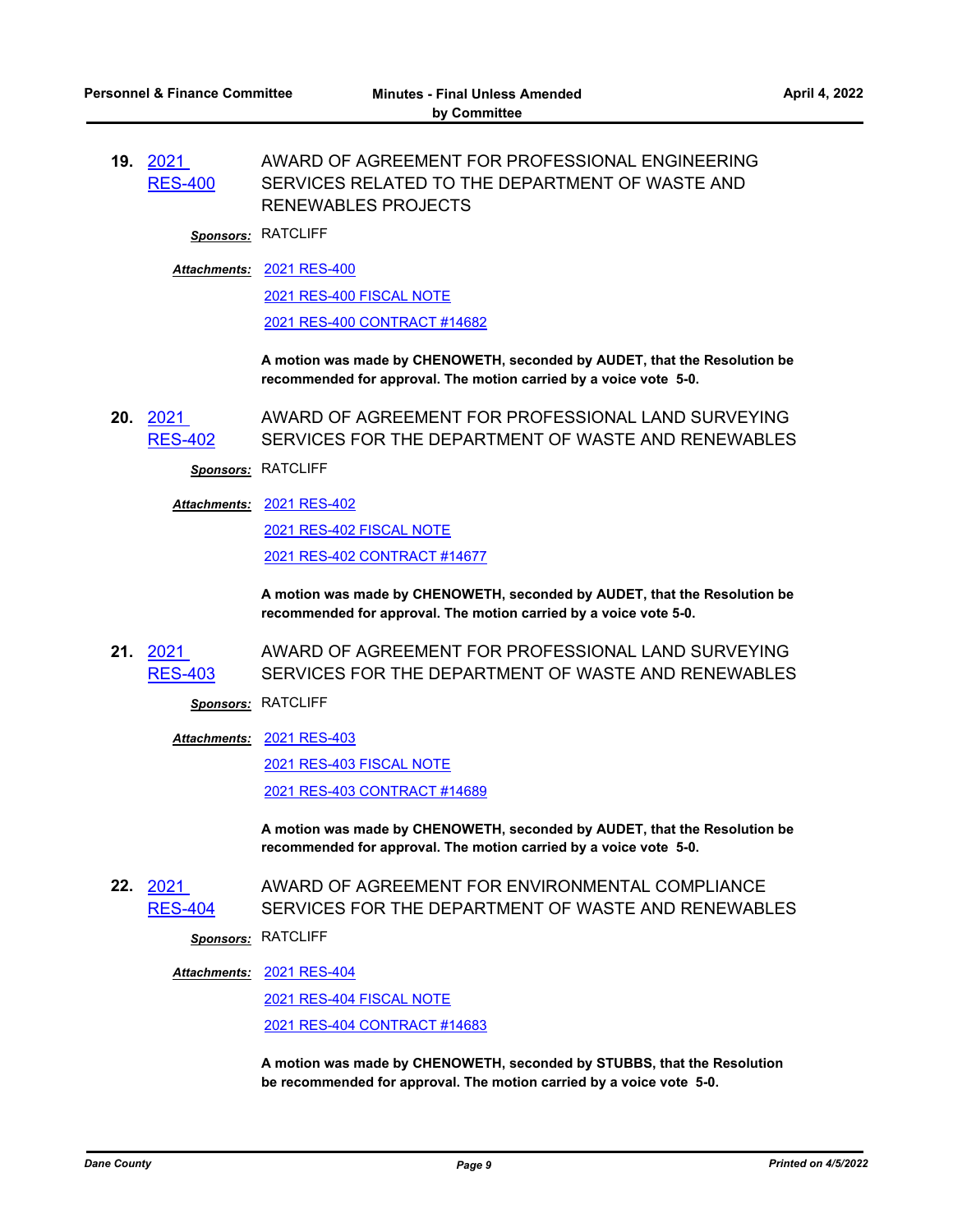**23.** 2021 [RES-405](http://dane.legistar.com/gateway.aspx?m=l&id=/matter.aspx?key=22416) WASTE AND RENEWABLES CONTRACT FOR PLC PROGRAMMING, AUTOMATION AND OPERATIONS SUPPORT WITH EVOLOGIC INDUSTRIAL AUTOMATION, LLC

*Sponsors:* RATCLIFF

[2021 RES-405](http://dane.legistar.com/gateway.aspx?M=F&ID=b5431f31-1a42-46eb-a62c-6cd4cfbc679f.pdf) *Attachments:*

[2021 RES-405 FISCAL NOTE](http://dane.legistar.com/gateway.aspx?M=F&ID=93157ee7-0edf-4681-b5bd-1e0ed02ab8ec.pdf)

[2021 RES-405 CONTRACT #14670](http://dane.legistar.com/gateway.aspx?M=F&ID=38f665e6-000f-41f3-8008-bb7592d8bfee.pdf)

**A motion was made by CHENOWETH, seconded by AUDET, that the Resolution be recommended for approval. The motion carried by a voice vote 5-0.**

**24.** 2021 [RES-406](http://dane.legistar.com/gateway.aspx?m=l&id=/matter.aspx?key=22420) AUTHORIZING A SALE OF LAND AT RODEFELD LANDFILL TO WISCONSIN DEPARTMENT OF TRANSPORTATION

*Sponsors:* RATCLIFF

[2021 RES-406](http://dane.legistar.com/gateway.aspx?M=F&ID=0ed38370-3376-4459-90f0-fce8cbb527c1.pdf) *Attachments:*

[2021 RES-406 FISCAL NOTE](http://dane.legistar.com/gateway.aspx?M=F&ID=d7a02ac8-9f60-498c-89ba-e078ba628d8c.pdf) [2021 RES-406 MAP](http://dane.legistar.com/gateway.aspx?M=F&ID=612aed60-693a-4d33-8dfb-0c42aca323f9.pdf)

**A motion was made by CHENOWETH, seconded by AUDET, that the Resolution be recommended for approval. The motion carried by a voice vote 5-0.**

**25.** 2021 [RES-407](http://dane.legistar.com/gateway.aspx?m=l&id=/matter.aspx?key=22421) AUTHORIZING A SALE OF LAND AT THE EAST DISTRICT CAMPUS TO WISCONSIN DEPARTMENT OF TRANSPORTATION

*Sponsors:* RATCLIFF and VELDRAN

[2021 RES-407](http://dane.legistar.com/gateway.aspx?M=F&ID=7c2f9a50-b47f-47db-aaa4-6411c67763e0.pdf) *Attachments:*

[2021 RES-407 FISCAL NOTE](http://dane.legistar.com/gateway.aspx?M=F&ID=221aaca6-f8de-48d3-a1f3-0ad17d2c6104.pdf)

[2021 RES-407 MAP](http://dane.legistar.com/gateway.aspx?M=F&ID=a02b3906-a1b2-43ea-99ca-0d0918bfd85a.pdf)

**A motion was made by CHENOWETH, seconded by AUDET, that the Resolution be recommended for approval. The motion carried by a voice vote 5-0.**

**26.** 2021 [RES-410](http://dane.legistar.com/gateway.aspx?m=l&id=/matter.aspx?key=22506) ACCEPTANCE OF WI DEPARTMENT OF NATURAL RESOURCES GRANT TO REPLACE SNOWMOBILE TRAIL BRIDGE

*Sponsors:* RIPP, JOERS and RITT

Attachments: 2021 RES-410 Snowmobile bridge grant MSD 2 bridge

[2021 RES-410 Fiscal Note](http://dane.legistar.com/gateway.aspx?M=F&ID=79a17821-7520-4277-829c-8d847cb574fe.pdf)

[2021 RES-410 CONTRACT #14678](http://dane.legistar.com/gateway.aspx?M=F&ID=16c91c28-f67a-4ba8-aac3-6295bcbaea13.pdf)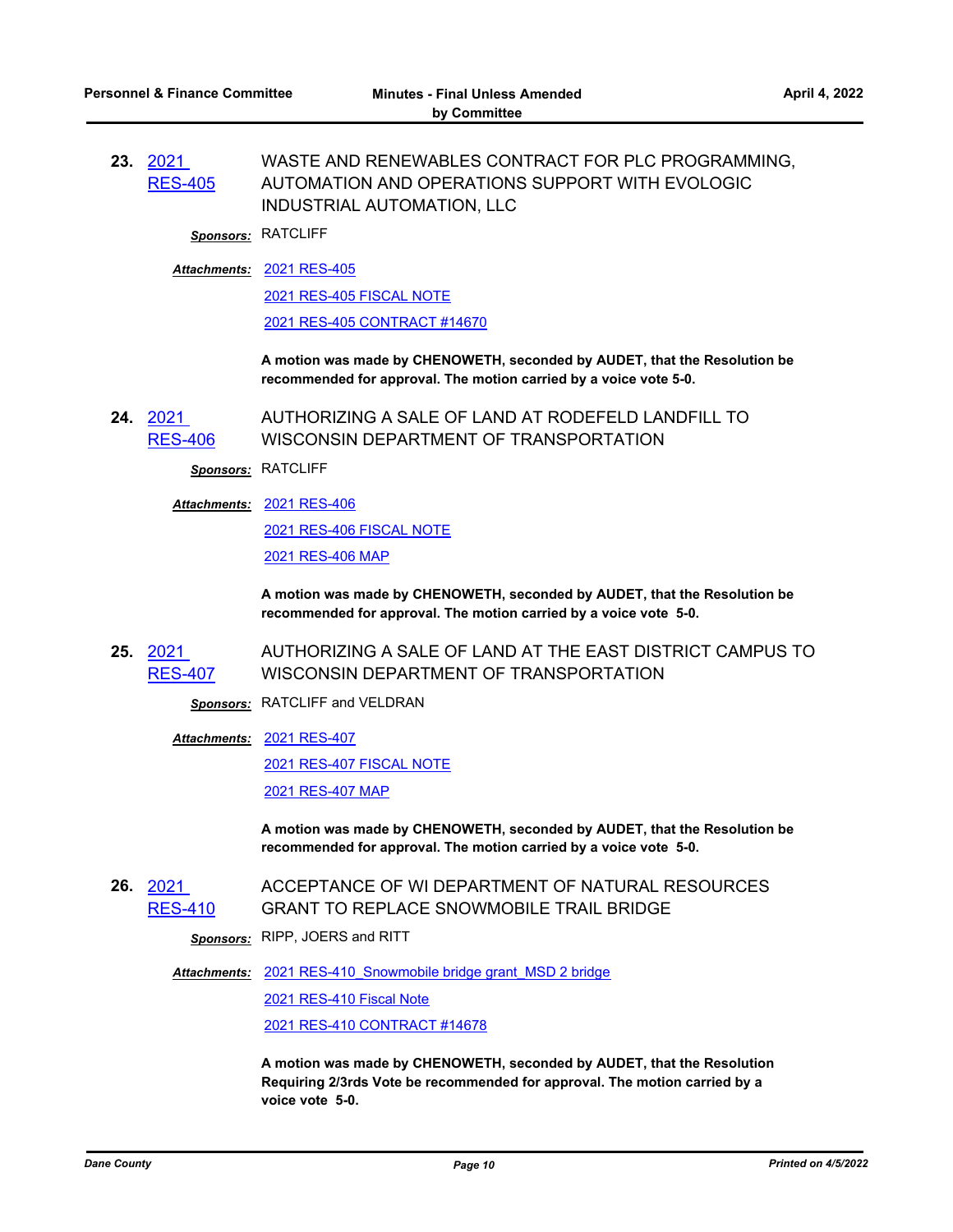#### **27.** 2021 [RES-412](http://dane.legistar.com/gateway.aspx?m=l&id=/matter.aspx?key=22512) AUTHORIZING AN AGREEMENT TO ACCEPT GRANT FUNDING FOR THE PURCHASE BALLISTIC SHIELD PROTECTION EQUIPMENT

*Sponsors:* McCARVILLE and RATCLIFF

[2021 RES-412](http://dane.legistar.com/gateway.aspx?M=F&ID=28dc6040-b8eb-466a-9408-2a8d724a7798.pdf) *Attachments:*

[2021 RES-412 Fiscal Note](http://dane.legistar.com/gateway.aspx?M=F&ID=7f1d20e7-d5aa-448f-a35a-adc3c5a4692a.pdf)

[2021 RES-412 CONTRACT #14685](http://dane.legistar.com/gateway.aspx?M=F&ID=3aa5608f-51a7-4461-850d-e864ee9c86d5.pdf)

**A motion was made by CHENOWETH, seconded by AUDET, that the Resolution Requiring 2/3rds Vote be recommended for approval. The motion carried by a voice vote 5-0.**

**28.** 2021 [RES-413](http://dane.legistar.com/gateway.aspx?m=l&id=/matter.aspx?key=22513) AUTHORIZING AN AGREEMENT TO ACCEPT GRANT FUNDING FOR THE PURCHASE OF COMMUNICATION HEADSET EQUIPMENT

*Sponsors:* McCARVILLE and RATCLIFF

[2021 RES-413](http://dane.legistar.com/gateway.aspx?M=F&ID=604fdc72-ba22-4a4c-abcd-36f11e42d175.pdf) *Attachments:*

[2021 RES-413 Fiscal Note](http://dane.legistar.com/gateway.aspx?M=F&ID=8bac9888-b26b-4a26-91e9-7acab02c764d.pdf) [2021 RES-413 CONTRACT #14684](http://dane.legistar.com/gateway.aspx?M=F&ID=cf8a99db-214d-4409-9022-000e6f3e33bf.pdf)

**A motion was made by CHENOWETH, seconded by AUDET, that the Resolution Requiring 2/3rds Vote be recommended for approval. The motion carried by a voice vote 5-0.**

**29.** 2021 [RES-415](http://dane.legistar.com/gateway.aspx?m=l&id=/matter.aspx?key=22517) AWARD OF CONTRACT FOR THE NORTH MENDOTA TRAIL PAVING AT GOVERNOR NELSON STATE PARK

*Sponsors:* RATCLIFF, RITT and JOERS

[2021 RES-415](http://dane.legistar.com/gateway.aspx?M=F&ID=fd858b08-fbe6-46fd-b074-b8907a568e99.pdf) *Attachments:*

[2021 RES-415 FISCAL NOTE](http://dane.legistar.com/gateway.aspx?M=F&ID=08d21d02-38fb-4681-b561-e510fdfc110f.pdf)

[2021 RES-415 CONTRACT #14688](http://dane.legistar.com/gateway.aspx?M=F&ID=5a2578f8-0ae6-4ad9-b175-a1cdf7354eff.pdf)

**A motion was made by CHENOWETH, seconded by AUDET, that the Resolution be recommended for approval. The motion carried by a voice vote 5-0.**

**30.** 2021 [RES-418](http://dane.legistar.com/gateway.aspx?m=l&id=/matter.aspx?key=22525) AWARD OF CONTRACT FOR FACILITIES EMERGENCY POWER AT THE DANE COUNTY COURTHOUSE AND CITY COUNTY BUILDING

*Sponsors:* RATCLIFF

[2021 RES-418](http://dane.legistar.com/gateway.aspx?M=F&ID=01829694-55ae-4255-9a1e-091d85606a1d.pdf) *Attachments:*

[2021 RES-418 FISCAL NOTE](http://dane.legistar.com/gateway.aspx?M=F&ID=a2bf3a57-c1f8-4a23-9a01-f7503be30506.pdf) [2021 RES-418 CONTRACT #14686](http://dane.legistar.com/gateway.aspx?M=F&ID=2f1d4fc5-1585-4f2b-9f84-94f3a9e5b4ce.pdf)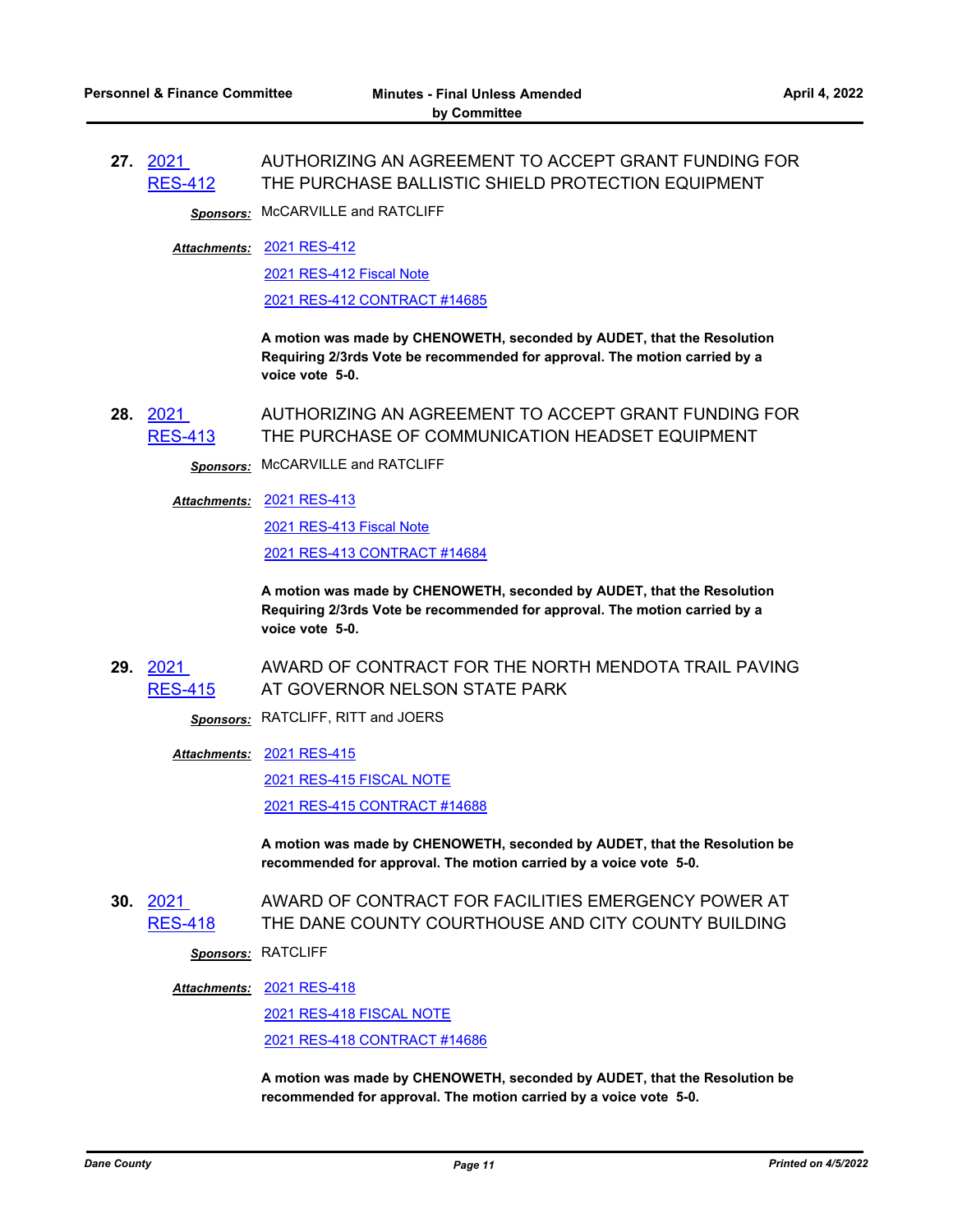**31.** 2021 [RES-419](http://dane.legistar.com/gateway.aspx?m=l&id=/matter.aspx?key=22531) CONSENT TO ASSIGNMENT OF SITE LEASE FOR YAHARA SOLAR PROJECT

*Sponsors:* RATCLIFF, RITT and JOERS

[2021 RES-419](http://dane.legistar.com/gateway.aspx?M=F&ID=d7ed9361-4b63-4d36-b2e7-f4fe87f8d558.pdf) *Attachments:*

[2021 RES-419 FISCAL NOTE](http://dane.legistar.com/gateway.aspx?M=F&ID=2e704b05-5713-42f0-88cb-6652bd172986.pdf)

[2021 RES-419 CONTRACT #14162B](http://dane.legistar.com/gateway.aspx?M=F&ID=7aef46be-2e41-4b78-9b61-fb9d859e5546.pdf)

**A motion was made by CHENOWETH, seconded by AUDET, that the Resolution be recommended for approval. The motion carried by a voice vote 5-0.**

#### **E. Items Requiring Committee Action**

**1.** 2021 [ACT-491](http://dane.legistar.com/gateway.aspx?m=l&id=/matter.aspx?key=22484) Request for Waiver of Bid - Airport - Custom LED Signage for Airport Ramp (Directional Systems Inc)

*Attachments:* [2021 ACT-491 Bid Waiver - Airport - Directional Systems \\$98120.94](http://dane.legistar.com/gateway.aspx?M=F&ID=6d57e26b-7a6d-4fbd-8831-50f7d7fb8b48.pdf)

**A motion was made by CHENOWETH, seconded by AUDET, that the Action Item be approved. The motion carried by a voice vote 5-0.**

**2.** 2021 [ACT-504](http://dane.legistar.com/gateway.aspx?m=l&id=/matter.aspx?key=22532) Request for Waiver of Bid - Airport - IED Platiunum Assurance Plan (IED Support Services LLC)

Attachments: [2021 ACT-504 IED Platinum Assurance Plan Bid-Waiver-Form](http://dane.legistar.com/gateway.aspx?M=F&ID=b897ff59-dcb0-41a0-a642-55de15d36ee7.pdf)

[2021 ACT-504 IED Platinum Assurance Plan for MSN rev 3 030921](http://dane.legistar.com/gateway.aspx?M=F&ID=0c8206bc-7a9f-450a-9135-5a1dbaa95eb0.pdf)

**A motion was made by CHENOWETH, seconded by AUDET, that the Action Item be approved. The motion carried by a voice vote 5-0.**

**3.** 2021 [ACT-510](http://dane.legistar.com/gateway.aspx?m=l&id=/matter.aspx?key=22616) Request for Waiver of Bid - Land & Water Resources - Two Chevrolet Silverado Trucks (Lynch Truck Center)

*Attachments:* [2021 ACT-510 Bid Waiver - 2 Trucks - Land and Water](http://dane.legistar.com/gateway.aspx?M=F&ID=407ee97c-09e2-4e60-8ebe-df90794d4e43.pdf)

**A motion was made by CHENOWETH, seconded by AUDET, that the Action Item be approved. The motion carried by a voice vote 5-0.**

- **4.** 2021 Approval of Bills and Accounts - April 4, 2022
	- [ACT-506](http://dane.legistar.com/gateway.aspx?m=l&id=/matter.aspx?key=22576)

*Attachments:* [BILLS 04-07-22CB](http://dane.legistar.com/gateway.aspx?M=F&ID=497e8129-89a6-4029-b9cc-dd8b385f945e.pdf)

**A motion was made by CHENOWETH, seconded by AUDET, that the Action Item be approved. The motion carried by a voice vote 5-0.**

### **F. Future Meeting Items and Dates**

**04/07/2022 at 6:45 PM**